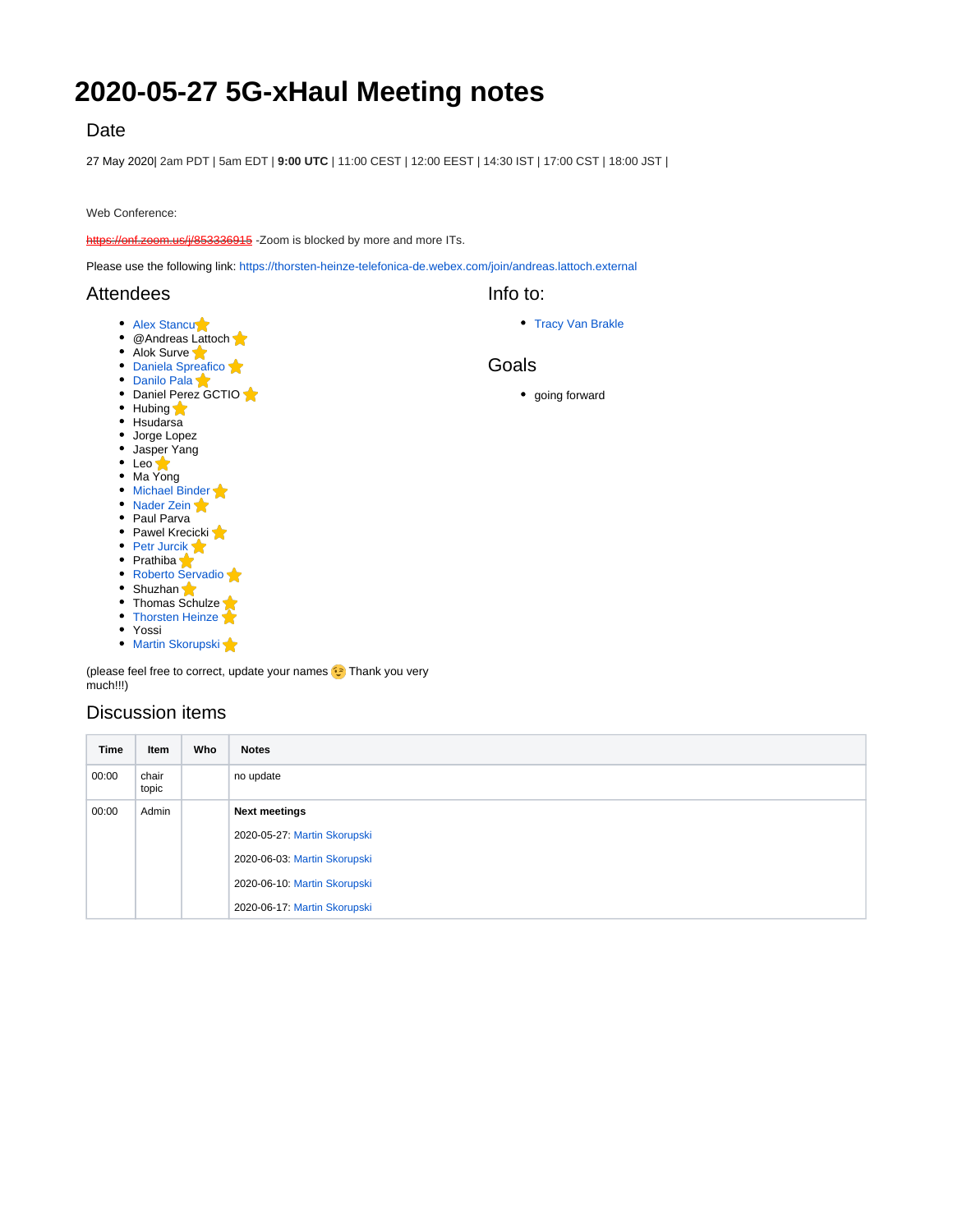| 00:05      | Trans<br>mitterE<br>quipme<br>nt | Pawel<br>Krecick<br><b>Thorste</b><br>n.<br>Heinze | Proposal to align modeling of AirEquipment with WireEquipment<br>(follow link to see the email)<br>A new document is available: https://github.com/openBackhaul/equipment/tree/tsp<br>under review 2020-05-27<br>Al all: please provide feedback in advance in written form using the change tracker. Please send beck to Thorsten by email - and cc<br>the group.<br>Feedback from 3 companies - Thanks!!!<br>Updated document will be delivered by Thorsten.<br>Support of Software and License goes to several manufactured-things |
|------------|----------------------------------|----------------------------------------------------|---------------------------------------------------------------------------------------------------------------------------------------------------------------------------------------------------------------------------------------------------------------------------------------------------------------------------------------------------------------------------------------------------------------------------------------------------------------------------------------------------------------------------------------|
|            |                                  |                                                    | Do we need to categorize the manufactured-things?<br>" which is the yang key: proposal: new attribute as the manufactured-thing does not "use" CoreModel:GlobalClass or<br>CoreModel:LocalClass<br>■ would need a new attribute on core-model<br>The "correct way" is to reuse software-management of the core-model, which is not in yang yet due to pruned<br>"DomainContrains"                                                                                                                                                     |
|            |                                  |                                                    | Conclusion:<br>contribute to CoreModel a LicenseModel<br>■ For now LTP creation and its Capabilities depend only on 1 manufactured-things of the ExpectedEquipment.<br>$\blacksquare$<br>TransmitterEquipment - should be updated according to the conclusion - later it needs to be updated once the model for firmware<br>/license is stable.<br>■ for now: interface capabilities will reflect "only" the equipment capabilities - not software and not license capabilities - operators<br>needs to be aware the consequences.    |
| 00:30      | Radio-<br>Signal-<br>ID          | <b>Robert</b><br>$\mathbf 0$<br>Servadio           | Please see Airlnterface-Issue#39<br>Editorial work on the proposal<br><b>Decision:</b> We continue as proposed.                                                                                                                                                                                                                                                                                                                                                                                                                       |
| 00:00      | droppin<br>g-<br>behavi<br>or    | <b>Thorste</b><br>n<br>Heinze                      | dropping-behavior-kind on device/switch level - link to issue<br>AI: Danilo Pala, Michael Binder Daniela Spreafico: Please provide options how to solve the issue and a recommendation for<br>discussion next week.<br>AI: Martin SkorupskiWork out a proposal to be discussed next week.                                                                                                                                                                                                                                             |
| 00:00      | Combo<br>Port                    | <b>Robert</b><br>$\circ$<br>Servadio               | See contributions:<br>Inttps://wiki.opennetworking.org/download/attachments/265093121/ALCp2e_Equipment_Management.pptx?api=v2<br>Inttps://wiki.opennetworking.org/download/attachments/265093121/ethernet-combo-port-as-fc-switch.pptx?api=v2<br>Switching the port by management interface CoreModel solution is ForwardingConstruct with FC-Switch.<br>AI: Martin SkorupskiShow how this works with CoreModel 1.4                                                                                                                   |
| <b>END</b> |                                  |                                                    |                                                                                                                                                                                                                                                                                                                                                                                                                                                                                                                                       |